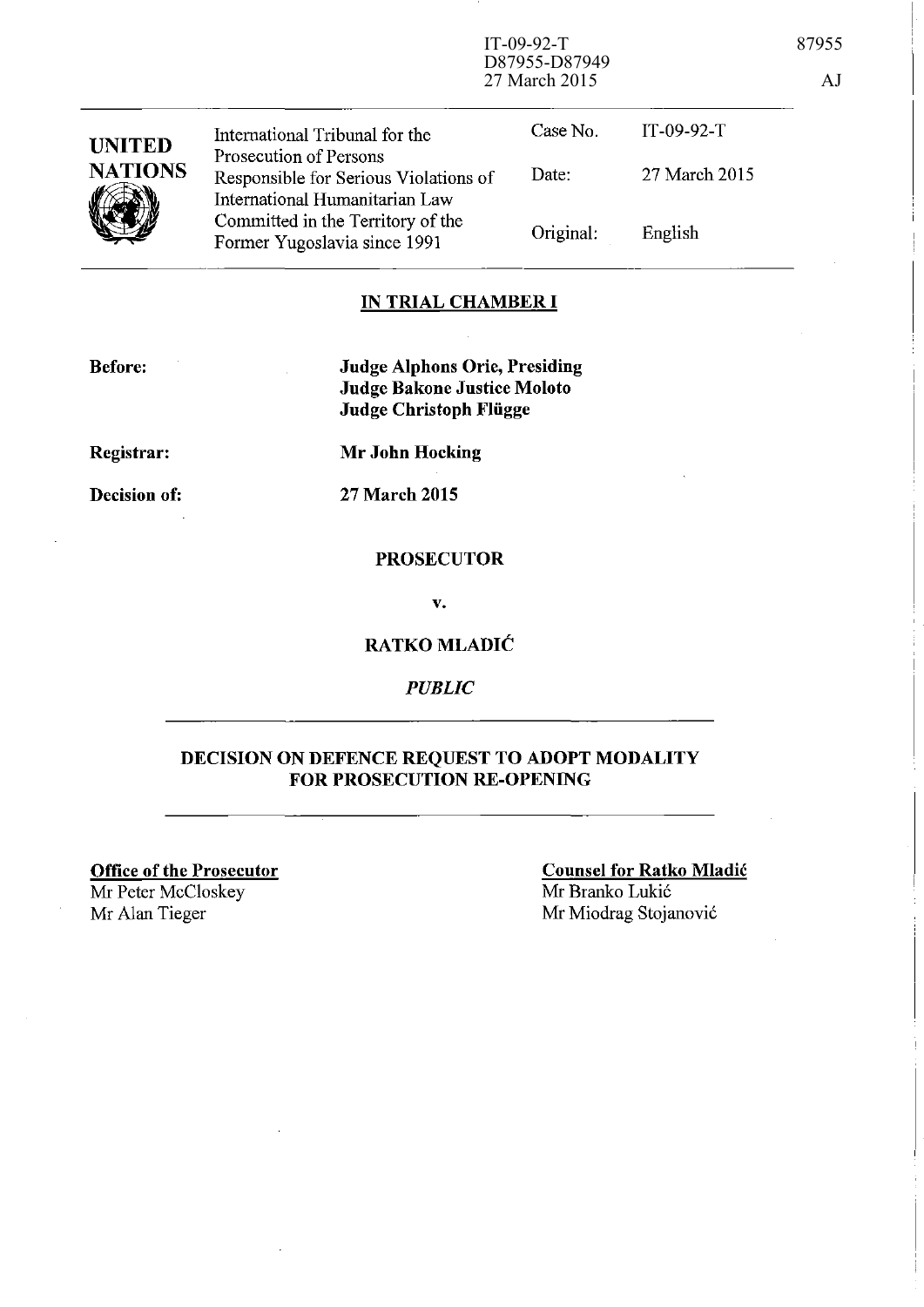# **I. PROCEDURAL HISTORY**

1. On 23 October 2014, the Chamber issued a decision granting a Prosecution motion to reopen its case-in-chief ("Decision").! The Chamber decided to hear the presentation of the Prosecution's re-opening evidence *en bloc* at a time to be determined at a later stage and informed the parties that it would issue a decision on the exact timing of the re-opening, including how much time will be available to the Prosecution, once any applications pursuant to Rule 92 *bis* and Rule 94 *bis* of the Tribunal's Rules of Procedure and Evidence ("Rules") have been decided upon? On 5 February 2015, the Chamber informed the parties of its inclination to hear the Prosecution's re-opening evidence in May or June  $2015<sup>3</sup>$  On 9 March 2015, the parties made oral submissions about the suggested timing of the re-opening.<sup>4</sup> On 12 March 2015, the Defence filed a submission containing a proposed modality for hearing the Prosecution's re-opened case ("Request").<sup>5</sup> The Registry filed a submission related to the Request on 13 March 2015.<sup>6</sup> The Prosecution responded to the Request on 19 March 2015 ("Response").<sup>7</sup> On 20 March 2015, the Defence requested leave to reply to the Response, attaching its reply ("Reply").<sup>8</sup> On 23 March 2015, the Prosecution requested leave to file a sur-reply, attaching it ("Sur-Reply").<sup>9</sup>

## **II. SUBMISSIONS OF THE REGISTRY AND THE PARTIES**

2. The Defence submits that the Chamber, in its Decision, acknowledged that the 'trial would have to be delayed to permit the [D]efence to prepare for re-opening'.<sup>10</sup> The Defence then argues for an adjournment from 1 May 2015 until the summer recess of 2015 and that the Prosecution's reopening evidence should be heard immediately after the summer recess.<sup>11</sup> The Defence presents the following reasons for this requested adjournment: (i) most of its Prijedor witnesses have already testified thus precluding it from responding to the Prosecution's re-opening evidence and necessitating additional interviews and preparation; (ii) all of the Prosecution's re-opening experts have been allowed to testify, requiring it to seek additional funding for its experts; (iii) it needs to

 $\mathbf{1}$ Decision on Prosecution Motion to Re-Open its Case-in-Chief, 23 October 2014.

<sup>2</sup>  Decision, para. 12.

 $\overline{\mathbf{3}}$ T.31255.

<sup>4</sup>  T.32741-32744.

<sup>5</sup> Defence Submission as to Proposed Modality of Prosecution Re-Opening, 12 March 2015.

 $\boldsymbol{6}$ Deputy Registrar's Submission Regarding Defence Remuneration, 13 March 2015 ("Submission").

<sup>&</sup>lt;sup>7</sup> Prosecution Response to Defence Submission as to Proposed Modality of Prosecution Re-Opening, 19 March 2015.

Defence Request for Leave to Reply to Prosecution Response to Defence Submission as to Proposed Modality of Prosecution Re-Opening, 20 March 2015.

<sup>9</sup> Prosecution Request for Leave to Sur-Reply to Defence Reply on Submission on Modality of Prosecution Reopening, 23 March 2015.

 $^{10}$  Request, para. 1.

Request, paras 7-8.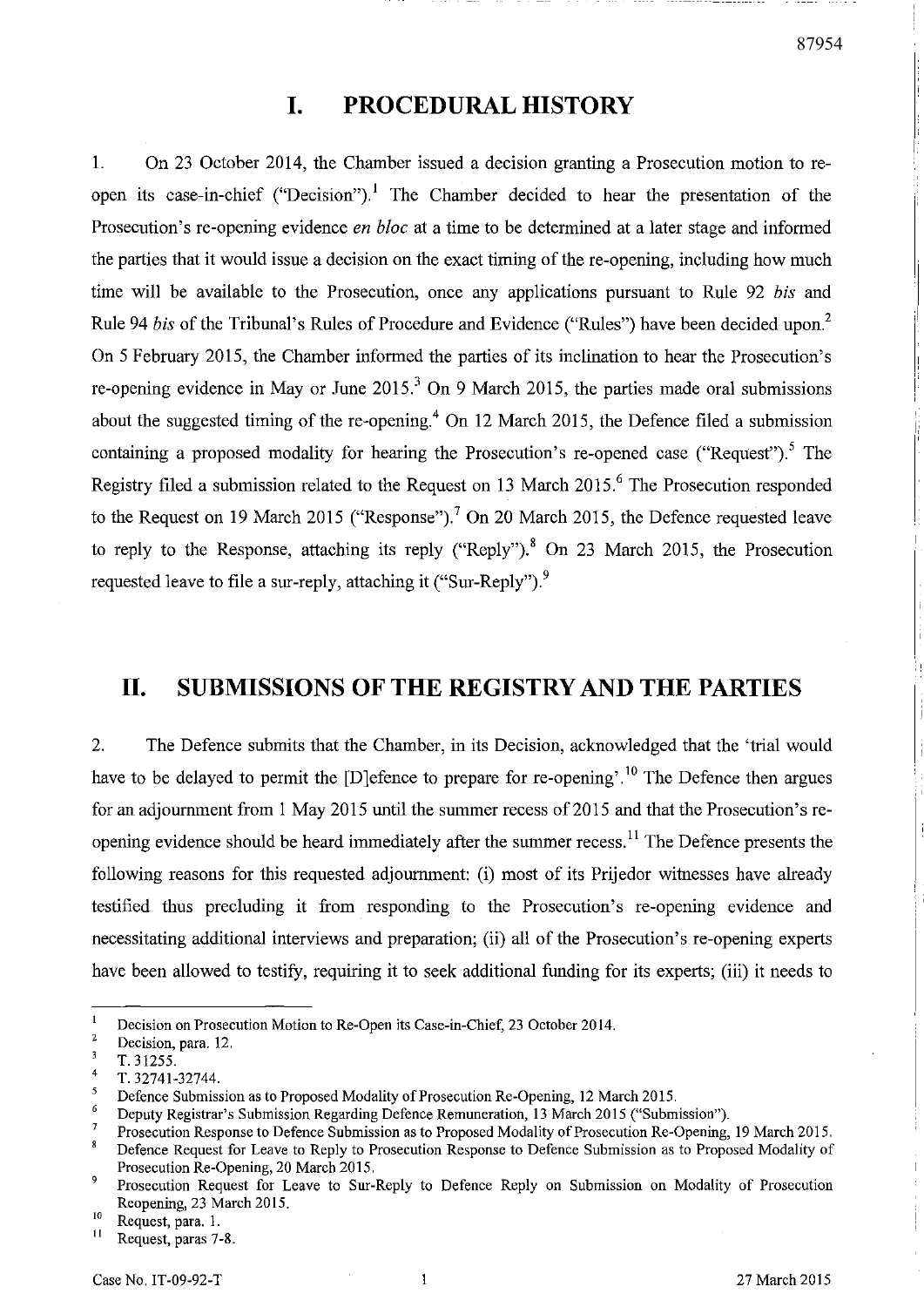seek additional funding from the Registry for this additional 'Prosecution case phase'; and (iv) the Prosecution's Rule 92 *his* motion has been granted, leading to more evidence for it to address. 12 The Defence further submits that its full-time engagement in the presentation of the Defence case-inchief has prevented it from undertaking certain efforts to prepare for the re-opening.<sup>13</sup> The Defence submits that the Prosecution's disclosure with regard to the re-opening evidence has suffered from technical difficulties only resulting in full disclosure as late as 10 February 2015.<sup>14</sup> Lastly, the Defence stresses that the Prosecution, operating with a much larger team than the Defence, required over two years to collect and over one year to process the re-opening evidence, suggesting that the time sought by the Defence is reasonable.<sup>15</sup>

3. The Registry clarified that the Defence continues to receive uninterrupted legal aid funding, with the case having been ranked at the highest level of complexity.<sup>16</sup> The Registry notes that the first Defence communication to the Registry on additional funding related to the re-opening occurred on 11 March 2015.<sup>17</sup> The Registry also informs the Chamber that on the same date the Defence submitted a request for additional funding to challenge the Prosecution's re-opening experts, but that this request was incomplete and therefore returned to the Defence.<sup>18</sup>

4. The Prosecution objects to the Request and submits that it is grounded on a number of incorrect or misleading claims.<sup>19</sup> In particular, the Prosecution challenges the Defence's claims that its disclosure was defective.<sup>20</sup> The Prosecution asserts that in August 2014 it disclosed material to the Defence together with a corresponding excel spreadsheet containing the material's meta-data, therefore in a format that is in line with all previous disclosures and which was also upheld by the Appeals Chamber.<sup>21</sup>

5. Replying to the Response, the Defence repeats that the time it requested is reasonable when compared to the time the Prosecution required to prepare the re-opening evidence.<sup>22</sup> The Defence further disputes that in August 2014 all the material was disclosed with meta-data.<sup>23</sup> It submits that the material could be opened but not imported to another location, thus rendering it unusable.<sup>24</sup>

- $^{15}$  Request, para. 13.
- <sup>16</sup> Submission, para. 3.<br><sup>17</sup> Submission, para. 4
- <sup>17</sup> Submission, para. 4, n. 1.<br><sup>18</sup> Submission, para. 7
- <sup>18</sup> Submission, para. 7.<br><sup>19</sup> Besponse paras 1-2
- $\frac{19}{20}$  Response, paras 1-2.
- $\frac{20}{21}$  Response, para. 4.
- $\frac{21}{22}$  *Ibid.*
- $\frac{22}{23}$  Reply, para. 3.
- Reply, para. 5.  $24$  Reply, paras 5, 8.
- 

 $^{12}$  Request, paras 6-8.

 $^{13}$  Request, paras 9, 11.

 $14$  Request, para. 12.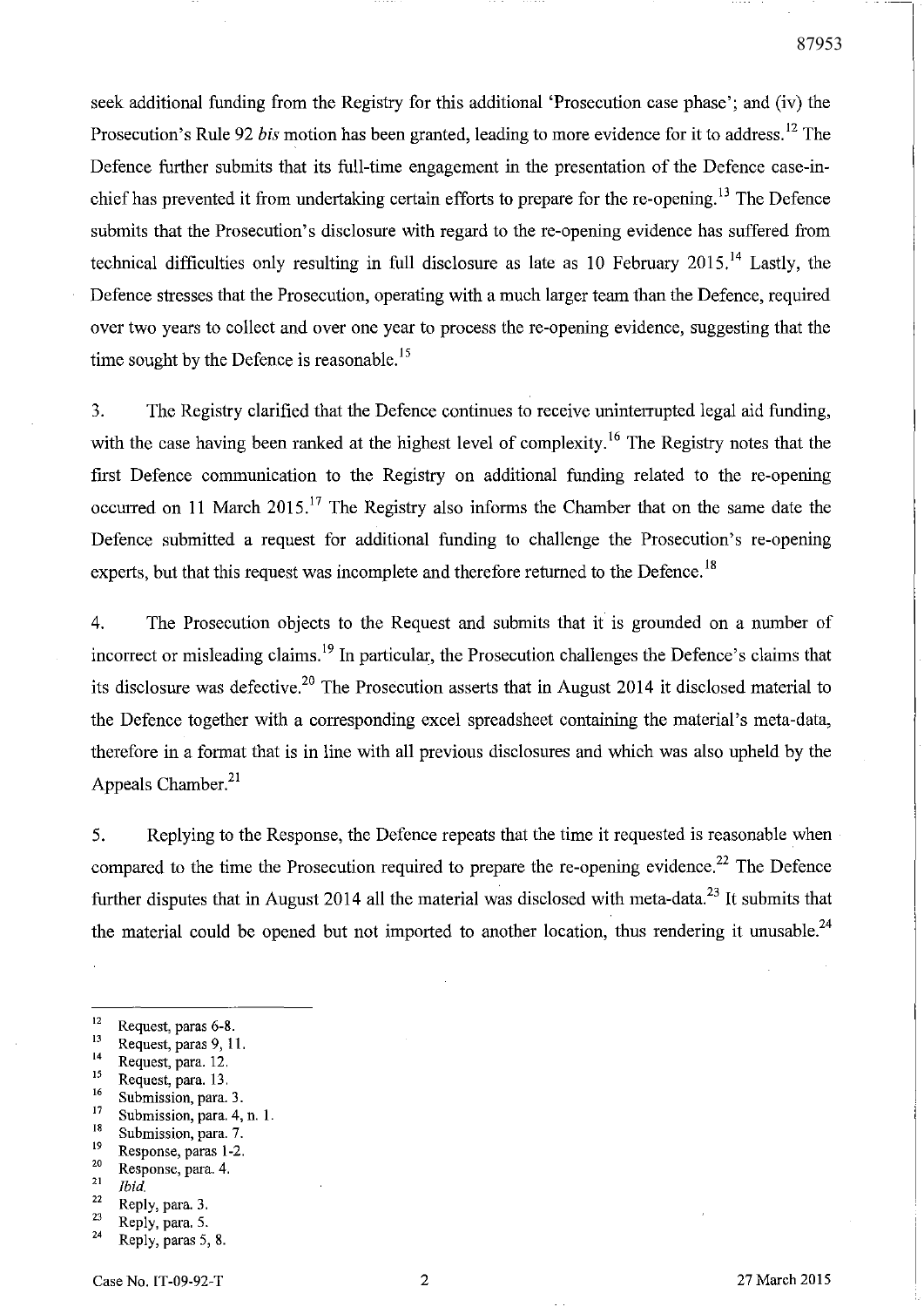Lastly, the Defence submits that the Registry had an obligation to provide a new budget on its own initiative once additional time had been allocated to the Prosecution.<sup>25</sup>

6. In its Sur-Reply, the Prosecution submits that it never claimed that all disclosure related to the re-opening occurred in August  $2014$ <sup>26</sup>. The Prosecution notes further that the Defence's complaints appear to relate to the format of the disclosure, and not to any lack of disclosure.<sup>27</sup>

# **III. APPLICABLE LAW**

7. Article 20 (1) of the Tribunal's Statute ("Statute") provides that the trial chambers shall ensure that a trial is fair and expeditious and that proceedings are conducted in accordance with the Rules, with full respect for the rights of the accused and due regard for the protection of victims and witnesses. Article 21 (4) of the Statute provides that in the determination of any charge against an accused pursuant to the present Statute, an accused shall be entitled to have adequate time and facilities for the preparation of his defence.

8. A trial chamber has discretion regarding trial scheduling matters; however, this discretion is limited by the obligations of Articles 20 and 21 of the Statute.<sup>28</sup> It is not possible to set a standard of what constitutes adequate time to prepare a defence. The length of the preparation period depends on a number of factors specific to each case.<sup>29</sup>

## **IV. DISCUSSION**

9. The Chamber considers it appropriate to grant the Defence an opportunity to reply to the Prosecution's submissions that the Request is based on a number of incorrect or misleading arguments and will therefore grant it leave to reply. The Chamber considered the Reply in coming to its decision. The Chamber also considered the Sur-Reply in an effort to receive all factual information about the alleged disclosure problems.

10. At the outset, the Chamber corrects a number of inaccuracies in the Request. At the time of filing the Request, the Chamber had only permitted the Prosecution to call four of its six proposed

 $\frac{25}{26}$  Reply, para. 13.

 $\frac{26}{27}$  Sur-Reply, para. 2.

<sup>&</sup>lt;sup>27</sup> Sur-Reply, paras 2-3.

<sup>28</sup>*Augustin Ngirabatware* v. *the Prosecutor,* Case No. ICTR-99-54-A, Decision on Augustin Ngirabatware's Appeal of Decisions Denying Motions to Vary Trial Date, 12 May 2009 *("Ng;rabatware* Decision"), para. 22

*<sup>29</sup>Ngirabatware* **Decision, para. '28.**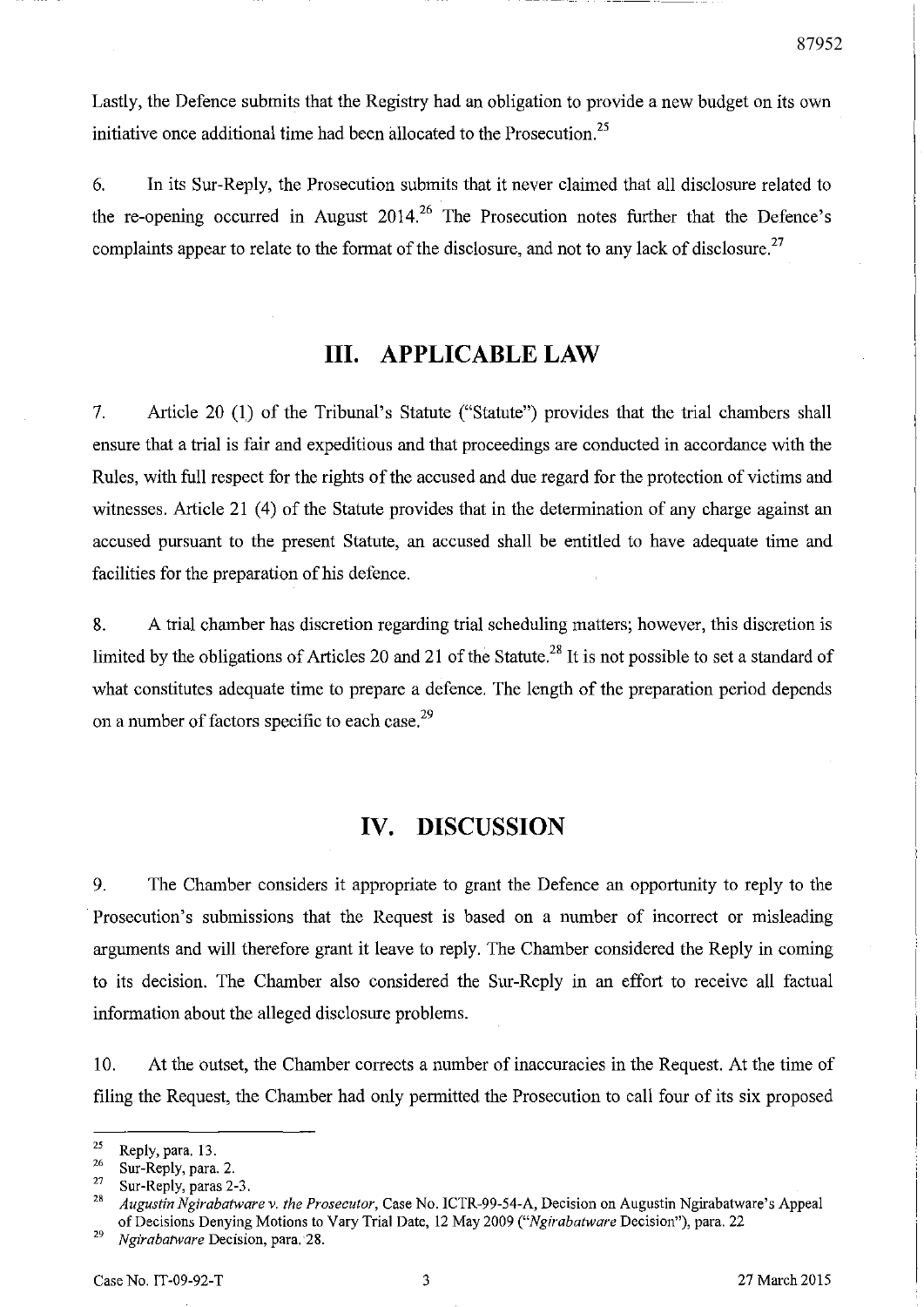expert witnesses. Decisions on the expertise of witnesses Franjic and Karahasanovic had not been delivered. Similarly, the Prosecution's Rule 92 *bis* motion related to its re-opening is still pending. Moreover, the Chamber never acknowledged that the re-opening would necessitate a delay in the trial for further Defence preparations as the Defence suggests. In the Decision, the Chamber merely acknowledged that the re-opening would prolong the overall length of the trial.<sup>30</sup> Lastly, the Chamber notes the Defence's repeated argument that the Prosecution has a larger team and that any time given to the Defence should be compared to the time the Prosecution required to analyse the re-opening evidence. This submission appears to ignore the difference in the evidentiary burden between the parties, which has an impact on preparation time for the presentation of evidence.

11. With regard to the Defence's submission that it was too engaged in the presentation of the Defence case to meaningfully prepare for the re-opening, the Chamber has serious concerns about the management and organisation of the Defence. The Defence should have reconsidered the allocation of its resources as soon as it was informed of what the Prosecution intended to present and, at the latest, once the Chamber had decided to grant are-opening of the Prosecution's case. To the extent needed, the Defence should also have immediately sought additional funding or facilities or even requested the intervention of the Chamber. The Defence submission blaming the Registry for not initiating a further funding process is wholly misplaced. Regardless of who has to initiate any further funding, it was incumbent upon the Defence to inform the Chamber at an early stage of any potential problems in relation to funding. Instead, the Chamber notes with concern that Defence requests for additional funding were only made in March 2015, after the Chamber had inquired whether the parties would be ready to hear the re-opening evidence in May or June 2015. In addition, the Defence could and should have ensured that the Prosecution's expert reports, which had been disclosed in August 2014, be reviewed by experts or others so as to avoid unnecessary delays. Lastly, the Defence's submission does not identify in detail what kind of preparations need to be conducted: for example, the Defence does not specify which witnesses it intends to interview prior to the re-opening or what kind of documents it needs to review. The Chamber finds on account of the above that the Defence has not demonstrated due diligence in preparing for the reopening.

12. With regard to the Defence's submission about disclosure, the Chamber understands that the dispute between the parties is not about whether material was disclosed, but rather whether material was disclosed in an acceptable format. The Chamber notes that this issue has been litigated at

<sup>&</sup>lt;sup>30</sup> Decision, para. 10.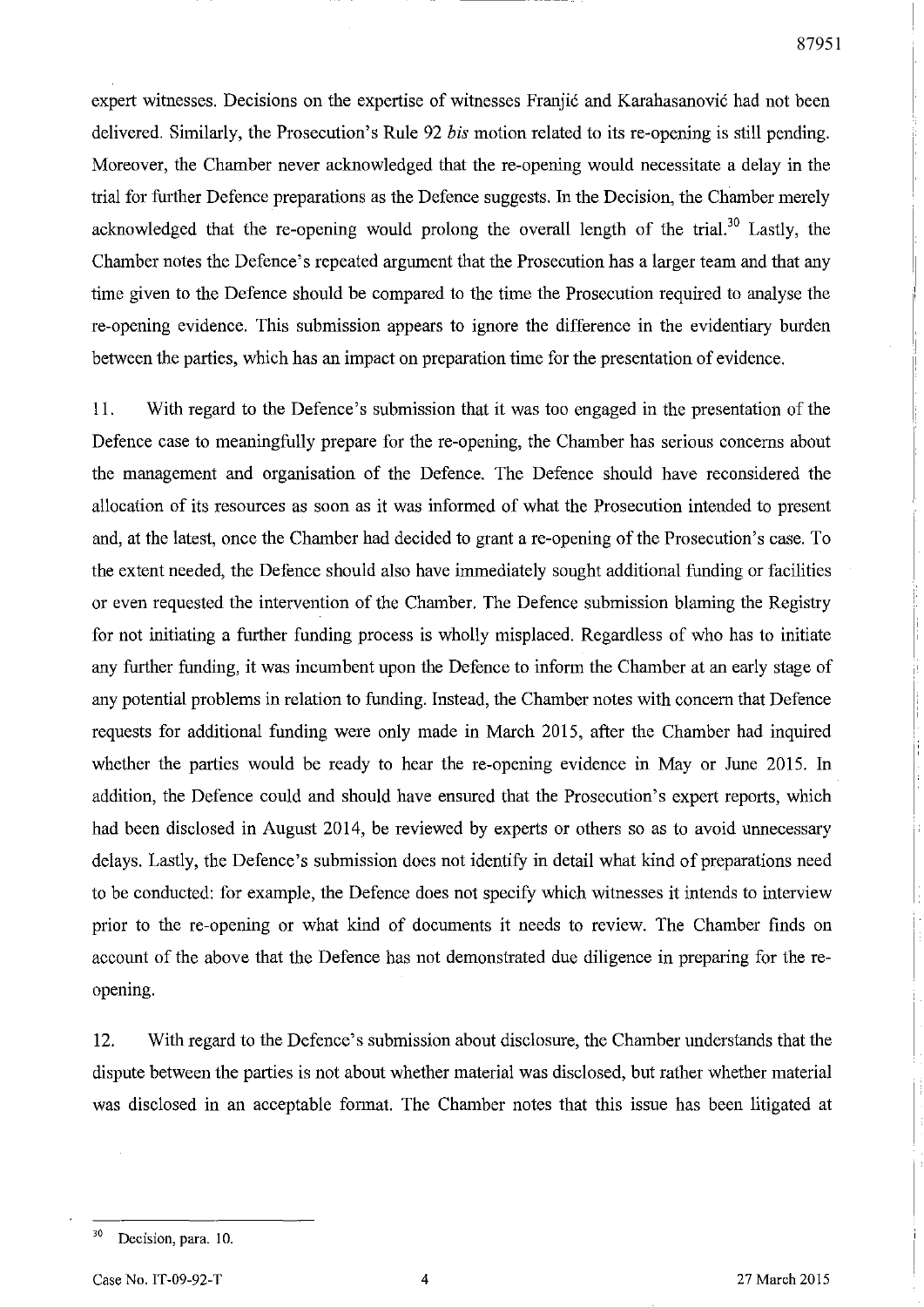length in the past, including on appeal.<sup>31</sup> In addition, the Chamber is perplexed that potential disclosure problems, which apparently lasted for six months, were only brought to the attention of the Chamber in the Request. Throughout this case, and especially during its pre-trial phase, the Chamber has shown a willingness to intensively work with the parties to avoid and resolve any disclosure problems. In particular because of this history, it was incumbent upon the Defence to inform the Chamber of such problems at an early stage in order to seek an expeditious resolution so as to avoid the problems the Defence submits it is now facing.

13. Despite the concerns expressed above, the Chamber recognises that granting the Defence an additional adjournment to further prepare for the re-opening, including further reviewing the disclosed material, is justified. To that end, the Chamber previously granted a separate Defence request for a non-sitting week in April 2015 and held that the Defence should use that time to also prepare for the re-opening.<sup>32</sup> In light of the above, the Chamber will grant a short adjournment. However, the time granted to the Defence should not only be used as preparation for any crossexamination of re-opening witnesses, but also as preparation for any Defence evidence (as part of the Defence case) challenging the Prosecution's re-opening evidence.

14. The Chamber clarifies that it will decide on the time to be allocated to the Prosecution to present its re-opening evidence once it has decided on the pending motion for admission of evidence pursuant to Rule 92 *his* of the Rules.

## **v. DISPOSITION**

15. For the foregoing reasons, the Chamber

**GRANTS** the Defence leave to reply to the Response;

**GRANTS** the Prosecution leave to sur-reply to the Reply;

**GRANTS** the Request in part; and

**DECIDES** as follows:

- There will be no court hearings between 22 May and 22 June 2015;
- The presentation of the Prosecution's re-opening evidence shall commence on 22 June 2015;

*<sup>31</sup> Decision on Submission Relative to the Proposed "EDS" Method of Disclosure,* 26 *June 2012; Prosecutor* v. *Mladic,* Case no. IT-09-92-AR73.2, Decision on Defence Interlocutory Appeal Against the Trial Chamber's Decision on EDS Disclosure Methods, 28 November 2013. 32 T.32797.